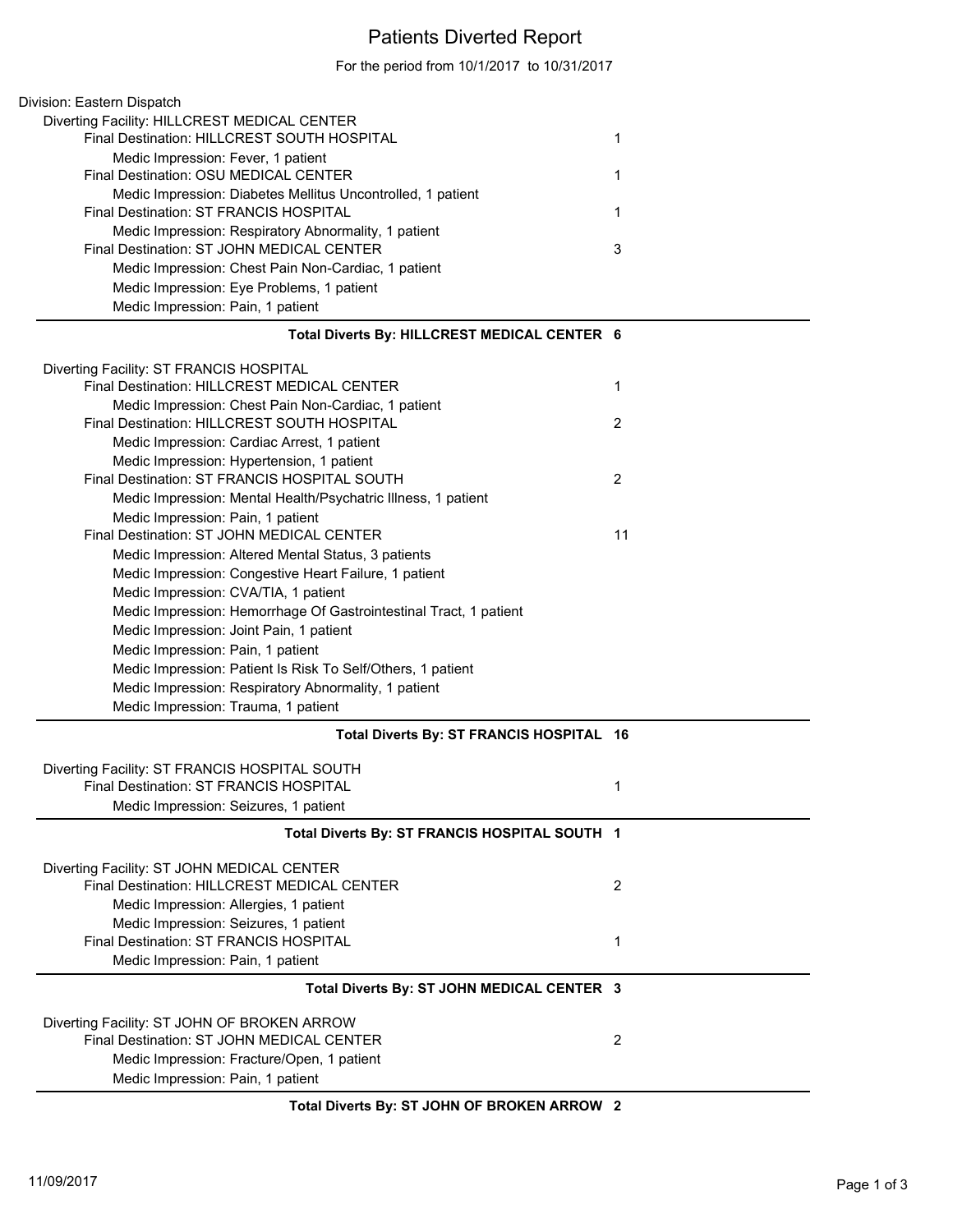| Division: Western Dispatch                                                                      |                |
|-------------------------------------------------------------------------------------------------|----------------|
| Diverting Facility: AAR WILL ROGERS AIRPORT                                                     |                |
| Final Destination: BAPTIST INTEGRIS MEDICAL CENTER                                              | $\overline{2}$ |
| Medic Impression: Altered Mental Status, 1 patient                                              |                |
| Medic Impression: Trauma, 1 patient                                                             |                |
| Final Destination: MERCY HEALTH CENTER                                                          | 1              |
| Medic Impression: Anaphylatic Reaction, 1 patient                                               |                |
| Total Diverts By: AAR WILL ROGERS AIRPORT 3                                                     |                |
|                                                                                                 |                |
| Diverting Facility: ALLIANCE HEALTH - MIDWEST<br>Final Destination: ST ANTHONYS HOSPITAL        |                |
|                                                                                                 | 1              |
| Medic Impression: Respiratory Abnormality, 1 patient                                            |                |
| Total Diverts By: ALLIANCE HEALTH - MIDWEST 1                                                   |                |
| Diverting Facility: BAPTIST INTEGRIS MEDICAL CENTER                                             |                |
| Final Destination: SOUTHWEST INTEGRIS MEDICAL CEN                                               | 1              |
| Medic Impression: Respiratory Abnormality, 1 patient                                            |                |
| Final Destination: ST ANTHONYS HOSPITAL                                                         | 1              |
| Medic Impression: Assault, 1 patient                                                            |                |
| Total Diverts By: BAPTIST INTEGRIS MEDICAL CENTER 2                                             |                |
| Diverting Facility: MERCY HEALTH CENTER                                                         |                |
| Final Destination: ALLIANCE HEALTH - DEACONESS                                                  | 1              |
| Medic Impression: Psychosis, 1 patient                                                          |                |
| Final Destination: BAPTIST INTEGRIS MEDICAL CENTER                                              | 2              |
| Medic Impression: Bacterial Infection, 1 patient                                                |                |
| Medic Impression: Respiratory Abnormality, 1 patient                                            |                |
| Final Destination: OKLAHOMA HEART HOSPITAL                                                      | 1              |
| Medic Impression: Respiratory Abnormality, 1 patient                                            |                |
| Final Destination: OU MEDICAL CENTER EDMOND                                                     | $\overline{2}$ |
| Medic Impression: Altered Mental Status, 1 patient                                              |                |
| Medic Impression: Respiratory Abnormality, 1 patient                                            |                |
| Final Destination: ST ANTHONYS HOSPITAL                                                         | 1              |
| Medic Impression: Fever, 1 patient                                                              |                |
| Total Diverts By: MERCY HEALTH CENTER 7                                                         |                |
|                                                                                                 |                |
| Diverting Facility: NORMAN REGIONAL HEALTHPLEX<br>Final Destination: NORMAN REGIONAL HOSPITAL   |                |
|                                                                                                 | 1              |
| Medic Impression: Pain, 1 patient                                                               |                |
| Total Diverts By: NORMAN REGIONAL HEALTHPLEX 1                                                  |                |
| Diverting Facility: NORMAN REGIONAL HOSPITAL                                                    |                |
| Final Destination: NORMAN REGIONAL HEALTHPLEX                                                   | 1              |
| Medic Impression: Chest Pain Non-Cardiac, 1 patient                                             |                |
| Total Diverts By: NORMAN REGIONAL HOSPITAL 1                                                    |                |
|                                                                                                 |                |
| Diverting Facility: OKLAHOMA CITY VA HOSPITAL<br>Final Destination: ALLIANCE HEALTH - DEACONESS | $\overline{2}$ |
|                                                                                                 |                |
| Medic Impression: CVA/TIA, 1 patient                                                            |                |
| Medic Impression: Fever, 1 patient                                                              |                |
| Final Destination: INTEGRIS MEDICAL CENTER - EDMOND                                             | 1              |
| Medic Impression: Paroxysmal Tachycardia, 1 patient                                             |                |
| Final Destination: OKLAHOMA CITY VA HOSPITAL                                                    | 1              |
| Medic Impression: Dizziness, 1 patient                                                          |                |
| Final Destination: OU MEDICAL CENTER EDMOND                                                     | 1              |
| Medic Impression: Trauma, 1 patient                                                             |                |
| Final Destination: PRESBYTERIAN TOWER-OU MEDICAL                                                | $\overline{2}$ |
| Medic Impression: Mental Health/Psychatric Illness, 1 patient                                   |                |